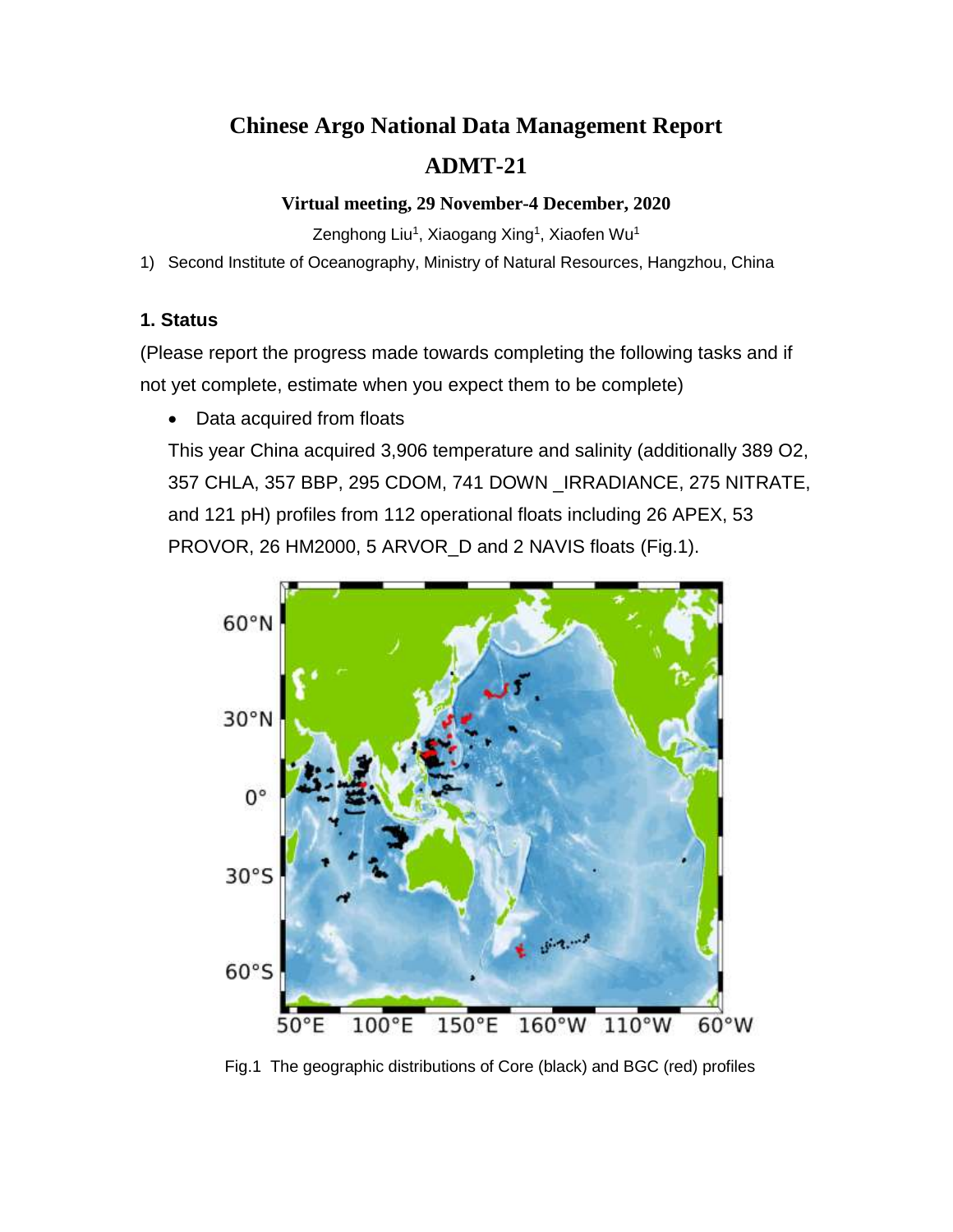### • Data issued to GTS

BUFR bulletins for Argo profile are generated by JMA perl script. Every day CSIO sends BUFR bulletins to GTS through Beijing node (038) from China Meteorological Administration (CMA). Besides T/S profiles, O2 profiles are able to be converted into BUFR and inserted into GTS.

• Data issued to GDACs after real-time QC

Meta, technical, trajectory and profile files are submitted to GDAC in netCDF format version 3.1 on an operational basis. The MEDD test was added into our RTQC procedure according to the latest QC manual. According to the decision from the BGC-Argo data management team, a real-time adjustment has been applied with a gain derived from the WOA climatology.

• Data issued for delayed QC

At CSIO, as a newcomer, Ms. Xiaofen Wu is in charge of DMQC for core profiles after she received a technical training at CSIRO last year. Zenghong and Jianping will help her handle decision-making. Moreover, DMQC team members at CSIRO (Dirk,Catriona, Jenny, etc.) keep helping her to be more familiar with the DMQC system, including codes update, troubling-shooting, etc. Xiaofen also gets help from professor Annie Wong on OWC applications. We are here to extend our warm gratitude to each of them.

• Delayed data sent to GDACs

About 10,250 D-files from 66 floats were sent to GDACs. Totally about 71.6% of the core profiles have been DMQC'd, and D files of some old floats have received the second DMQC processing.

• Web pages

The new website [\(http://www.argo.org.cn\)](http://www.argo.org.cn/) of the China Argo Real-time Data Centre (Hangzhou) was released on 2 November, from which the latest progress on China Argo, the real-time observations from Chinese floats including data file and related plots are provided. Both the core Argo and BGC Argo data visualization website based on Web-GIS have been developed[\(http://www.argo.org.cn/index.php?m=content&c=index&a=lists&cat](http://www.argo.org.cn/index.php?m=content&c=index&a=lists&catid=103) [id=103\)](http://www.argo.org.cn/index.php?m=content&c=index&a=lists&catid=103).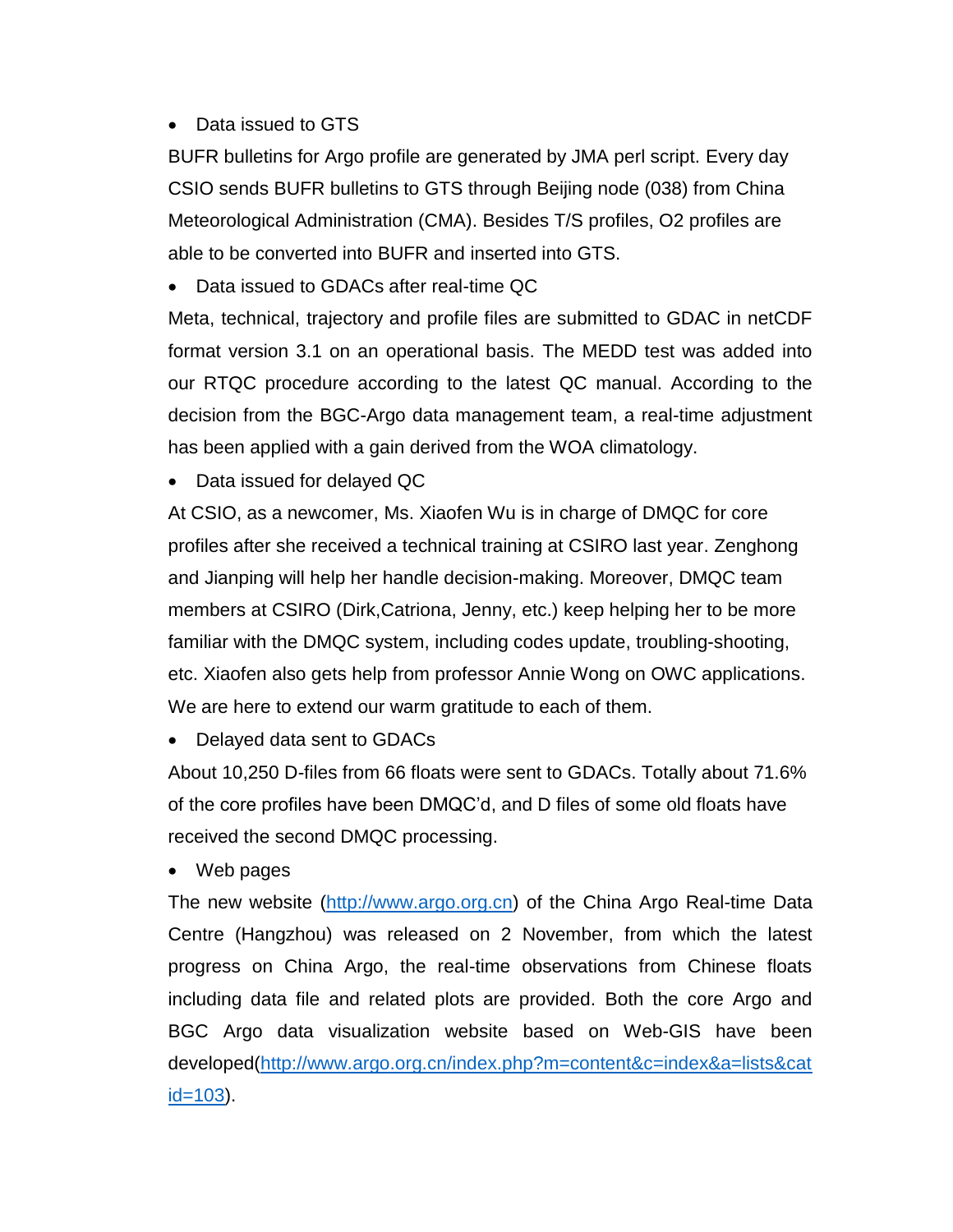- Statistics of Argo data usage ( operational models, scientific applications, number of National Pis… ) Operational uses: NMEFC and NMDIS from MNR, IAP/Chinese Academy of Sciences have applied Argo data into their operational models. Scientific applications: The Argo data are mainly used in from seasonal to decadal ocean variations in global and regional scales, air-sea interactions, ocean's role in global climate change.
- Until now, about 12 PIs from 8 institutions and universities have deployed profiling floats and share data with Argo community.
- Products generated from Argo data ...

**BOA\_Argo**: It is now a biannually updated gridded Argo product developed by CSIO (ftp://data.argo.org.cn/pub/ARGO/BOA\_Argo/). The product is based on the post-QC'd Argo dataset maintained by CSIO.

**Post-QC'd global ocean Argo dataset**: The dataset is based on a FAST post-QC toolbox developed by CSIO, with which we can make a synchronization with GDAC server twice a day and conduct a post-QC procedure to each profile (ftp://ftp.argo.org.cn/pub/ARGO/global/core/). The daily high-quality Argo data derived from this toolbox are now transferred to several operating departments.

**Global ocean BGC-Argo dataset**: The dataset is derived from the B-files on the GDAC, and is separated into various txt files according to BGC parameters. The dataset is also expected to be quarterly updated depending on the CSIO resources (ftp://ftp.argo.org.cn/pub/ARGO/global/bgc/).

**2. Delayed Mode QC**